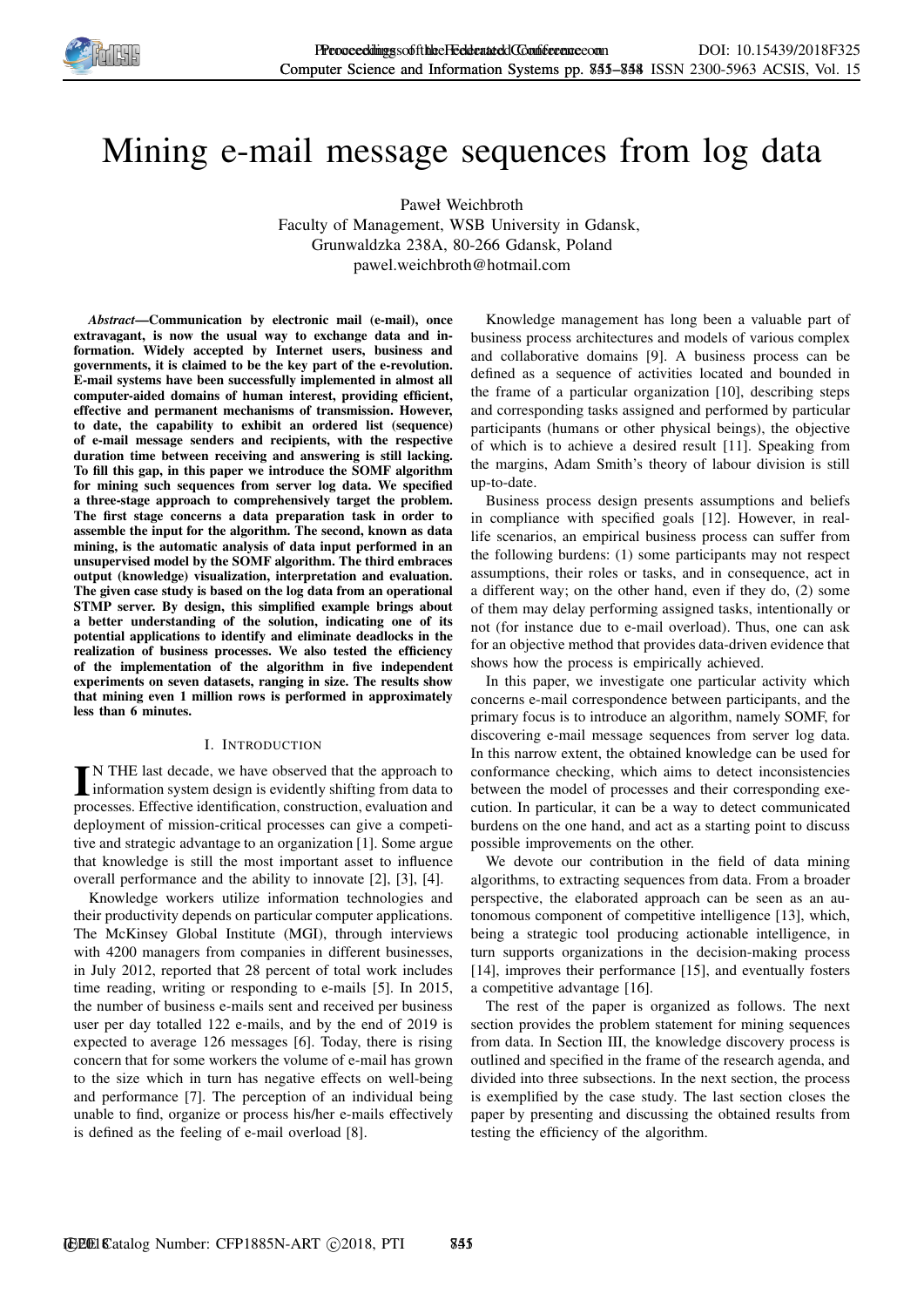## II. THE PROBLEM STATEMENT

As stated in the previous section, this research study introduces the concept of mining e-mail message sequences from server log data. The problem can be epitomised by three main aspects: (1) data preparation, (2) data mining, and (3) knowledge visualization, interpretation and evaluation.

This study mainly focuses on solving the first and second, by explicitly formulating algorithms devoted to each one. To achieve this goal, firstly, we formulate and provide all the relevant definitions.

**Definition 1.** A dataset  $D = \{t_1, t_2, \ldots, t_n\}$  is a set of transactions, where each transaction is described by four attributes: message-id, time, sender and recipient.

**Definition 2.** A message  $m_i$  is an abstract term that may represent a document or e-mail uniquely identified by the message-id.

**Definition 3.** The time of the transaction  $tt_i$  is the recorded execution time of the performed action by the sender.

**Definition 4.** A set  $P = \{p_1, p_2, ..., p_m\}$  is the finite collection of participants, which can be both message senders or recipients.

**Definition 5.** An event *e* is a pair  $(x \rightarrow y)$  of the sender *x* and the participant *y*, where  $x \neq y$ .

**Definition 6.** A weight  $w_i$  is the difference between execution times  $tt_i$  and  $tt_{i-1}$  of two subsequent transactions, where  $w_1 = 0$ , and for  $i = 1, 2, ..., n$ .

**Definition 7.** A sequence  $s \leq (e_1) : w_1, (e_2) : w_2, ..., (e_k)$ :  $w<sub>k</sub>$ ) of events is an ordered list of nonempty events; for each integer  $k = 1, 2, \ldots, n$ ; a sequence of the length k is called a k-sequence.

**Definition 8.** A directed, weighted and labelled graph  $G$  is a tuple  $(V, E, w)$  consisting of a finite set V, together with a subset  $E \subseteq VxVxR$ . The elements of V are the vertices of the graph, and the elements of  $E$  are the arrows of the graph. An arrow of a graph is an ordered pair  $[x, y]$ , where x and  $y$  are the vertices of the graph, and w is the associated real number of the pair, called its weight, where  $x \neq y$ . The labels for vertices are a subset L of P.

To visualize knowledge, a user can use any application capable of processing data, which as a result, displays the adequate drawing. The remaining two tasks are usually associated with the specific context of the problem domain, and therefore should not be generalized.

## III. THE KNOWLEDGE DISCOVERY PROCESS

In our approach, the process of knowledge discovery is divided into three stages, followed one by one and independently performed  $(1 \rightarrow 2 \rightarrow 3)$ , in a similar way to well-recognized and accepted models, such as KDD or CRISP-DM.

#### *A. Data preparation*

The data preparation stage concerns sorting objects. In the first step, a new message list is initiated. Next, a data set  $D$  is scanned, and the total number of rows  $n$  is determined. In the body of the loop  $(4-6)$ , where *n* is the termination condition, four attributes are selected from each row and form a new

object, inserted into the message list. Next, a message list is grouped by the message-id, and sorted in ascending order by a time stamp. The corresponding pseudocode is given below. Input: D

- 1 Initiate New List(Message-List);
- 2 Read(D);
- 3 for  $i := 1$  to n
- 4 select MessageId, Time, Sender, Recipient from D;<br>5 create Object(Object-Message):
- create Object(Object-Message);
- 6 insert to List(Message-List);
- 7 end;
- 8 group List(Message-List) by MessageId and
- 9 sort ASC List(Message-List) by Time;
- Output: a Message-List.

### *B. Data mining*

The message list is now the input with no parameters for the SOMF algorithm. The pseudocode below shows the main idea lying behind its construction.

- Input: List(Message-List)
	- 1 while  $i <$  Count List(Message-List) do
	- 2 CheckMessage:= read Object.MessageId[i];
	- 3 MessageTime:= read Object.Time[i];
	- 4 for each unique object from List(Message-List)
	- 5 MessageTime:= read Object.Time[i];
	- 6 add vertex(sender) to Sender List(Adjacency-List[0]);
	- 7 add vertex(sender) to Sender List(Adjacency- $List[1]$ :
	- 8 weight:=  $(M \text{essageTime}[i] M \text{essageTime}[1]);$
	- add vertex(recipient) & weight to Recipient List(Adjacency-List[0]);
	- 10 end;
	- 11 for each object from List(Message-List)
	- 12 if vertex(sender) exists in List(Adjacency-List[i]) then
	- 13 weight:= (MessageTime[i] MessageTime[1])
	- 14 add vertex(recipient) & weight to Recipient- $List(Adjacency-List[i+1]);$
	- 15 if vertex(sender) does not exist in List(Adjacency-List $[i]$  then
	- 16 add vertex(sender) to Sender-List(Adjacency-List $[i+1]$ ) and
	- 17 weight:=  $(M \text{essageTime}[i] M \text{essageTime}[1])$
	- 18 add vertex(recipient) & weight to Recipient  $List(Adiacency-List[i+1]):$
	- 19 if vertex(recipient) does not exist in List(Adjacency-List[ $i$ ]) then
	- 20 add vertex(recipient) to Sender-List(Adjacency-List $[i+1]$ ;
	- 21 end;
- 22 if Object.MessageId[i]  $\neq$  Object.MessageId[i+1] then
- 23 create Graph(MessageId);
- 24  $i + +$
- 25 end.
- Output: A set of graphs.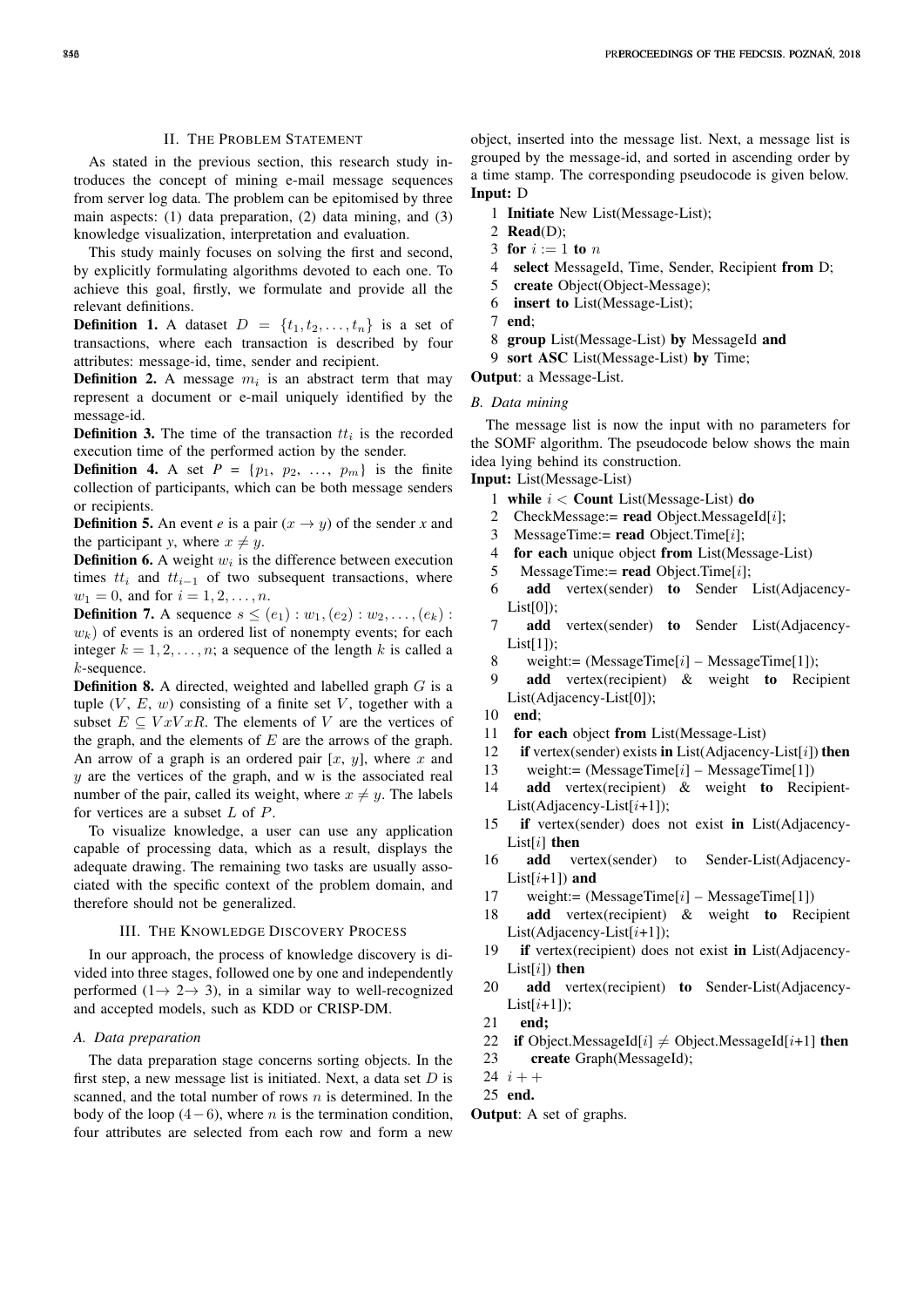In the body of the first loop  $(2-9)$ , for each unique object from the message list, the time of the first sent message is determined; next, a new vertex, representing the message sender, is created and added to the adjacency list on the left side; a new vertex, representing a message recipient, is created and added to the adjacency list on the left side; the weight between the top vertex and the vertices one level down equals zero.

In the body of the second loop  $(12-22)$ , if the vertex of the sender exists in the adjacency list, then the weight is calculated, and a new vertex, representing a recipient, is created and added along with the weight to the adjacency list on the right side; if the vertex representing the sender does not exist, then a new vertex is created and added to the adjacency list on the left side; the weight is calculated and a new vertex for each recipient is created and added along with the weight to the adjacency list on the right side; if the vertex representing a recipient does not exist, then a new vertex for each recipient is added to the adjacency list on the left side. Finally, if the identifier of the next object is different, then a graph representing a unique e-mail message sequence is created.

We used an adjacency list as the graph representation. This was the most suitable form for us to use. Our goal is neither to prove its appropriateness or efficiency nor to investigate different representations. Having said that, however, if we take into account the results obtained from implementation feasibility and performance testing of the algorithm, the correctness of choice should not be a subject for long discussion.

#### *C. Knowledge visualization, interpretation and evaluation*

Knowledge visualization aims to use visual representation to facilitate the understanding of discovered complex data structures [17]. Knowledge interpretation is an arbitrary construct of the information perceived by an individual who aims to specify its meaning by incorporating context, logic and experience [18]. Knowledge evaluation is a subjective judgment on its applicability and validity to solve a particular problem [19]. These three tasks are wider discussed in the next section, having the input, i.e. visualized knowledge, already generated.

## IV. CASE STUDY

Let us consider a dataset  $D = \{t_1, t_2, t_3, t_4, t_5\}$  of five transactions and a dataset  $U = \{a, b, c, d, e\}$  of five users that are both senders and recipients, whose e-mail account names equal their names in the *gdansk.com* domain. Let  $M = \{m_1\}$  be a set of one message  $m_1$ , represented by the unique identifier  $m.1$ . Each transaction is described by four attributes, i.e. *message-id, time stamp, sender* and *recipient*. The first transaction  $t_1$  of the input for the data preparation stage is shown below.

Message-ID: <m.1@gdansk.com> Date: Fri, 19 Aug 2016 11:30:00 From: =?ISO-8859-2?Q?a?=<a@gdansk.com> To: =?ISO-8859-2?Q?b?= <b@gdansk.com>

To simplify the log data, on the same day, in the one message domain, for the first user, it takes 5 minutes to pass over the message, and for each subsequent user, five minutes more. The message list is depicted in Table 1. Each transaction can be interpreted analogously to the first one: "at 11:30 a.m. the user  $a$  (sender) sends the e-mail to the user  $b$  (recipient)".

In the second stage, the algorithm scans the message list, and for the first transaction  $t_1$  determines the execution time of the message sent; next, the sender vertex  $a$  and recipient vertex b are added respectively to the first and second position on the left side of the adjacency list; only for  $t_1$  the weight is not calculated and equals zero; the sender vertex  $b$  is added to the first position on the right side of the adjacency list and the weight  $(0)$  is assigned. The sender vertex b exists on the list; the weight is calculated and the vertex recipient  $c$  is added with the weight  $(5)$  assigned. The sender vertex  $c$  is added to the third position on the left side of the adjacency list; the weight is calculated, and vertices  $d$  and  $e$  are added on the right side with the weight  $(10)$  assigned. The sender vertex  $e$ is added to the fourth position on the left side; the weight is calculated and the recipient vertex  $a$  is added on the right side with the weight  $(15)$  assigned. The sender vertex  $\alpha$  exists, the weight is calculated and the recipient vertex  $e$  is added as the second on the right side with the weight (20) assigned.



Figure 1. The graph  $G$  and the adjacency list

The discovered graph  $G$  can be interpreted literally as the following sequence of events:

- $\bullet$  (e<sub>1</sub>): at a given time, a message was sent from participant  $a$  to  $b$ :
- $(e_2)$ : five minutes later, a message was sent from participant  $b$  to  $c$ ;
- $(e_3)$ : ten minutes later, a message was sent from participant  $c$  to  $d$  and  $e$ ;
- $\bullet$  (e<sub>4</sub>): fifteen minutes later, a message was sent from participant  $e$  to  $a$ ;
- $(e_5)$ : twenty minutes later, a message was sent from participant  $a$  to  $d$ ;